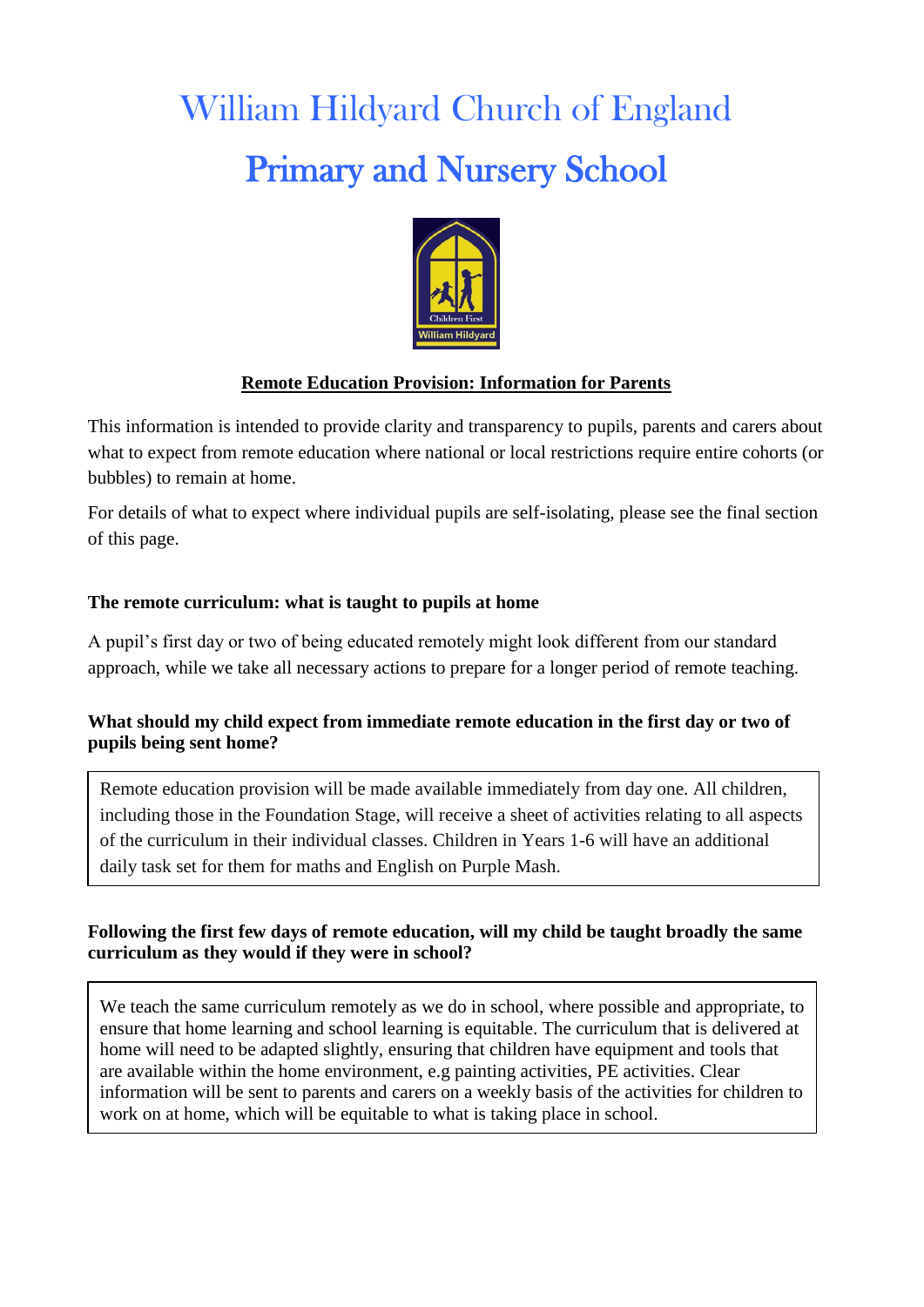#### **Remote teaching and study time each day**

#### **How long can I expect work set by the school to take my child each day?**

We expect that remote education (including remote teaching and independent work) will take pupils broadly the following number of hours each day:

| Key Stage 1 | Pupils will have access to a minimum of three hours home<br>learning per day. This will include recorded lessons from The<br>White Rose Maths Hub and The Oak National Academy.<br>Additional tasks set via the Class newsletters are emailed to<br>parents and carers each Monday with a suggested timetable for<br>the week. Expectations for the length of each activity will be<br>written on the weekly newsletter. |
|-------------|--------------------------------------------------------------------------------------------------------------------------------------------------------------------------------------------------------------------------------------------------------------------------------------------------------------------------------------------------------------------------------------------------------------------------|
| Key Stage 2 | Pupils will have access to a minimum of four hours home<br>learning per day. This will include recorded lessons from The<br>White Rose Maths Hub and The Oak National Academy.<br>Additional tasks set via the Class newsletters are emailed to<br>parents and carers each Monday with a suggested timetable for<br>the week. Expectations for the length of each activity will be<br>written on the weekly newsletter   |

#### **Accessing remote education**

#### **How will my child access any online remote education you are providing?**

- Weekly Newsletters: These will be emailed out to all parents on a Monday morning. This will include a video link from the class teacher explaining the activities for the week ahead. All of the activities will be recorded on the newsletter. This will include information on where to find each activity (either on Purple Mash, The Oak National Academy or The White Rose Maths Hub).
- Other programmes that support the children's learning (Times Table Rockstars, Active Learn and Read Theory) may also be referred to. All children have usernames and passwords for these programmes. If children have forgotten these details, they can be obtained from the school office on request.

#### **If my child does not have digital or online access at home, how will you support them to access remote education?**

We recognise that some pupils may not have suitable online access at home. We take the following approaches to support those pupils to access remote education: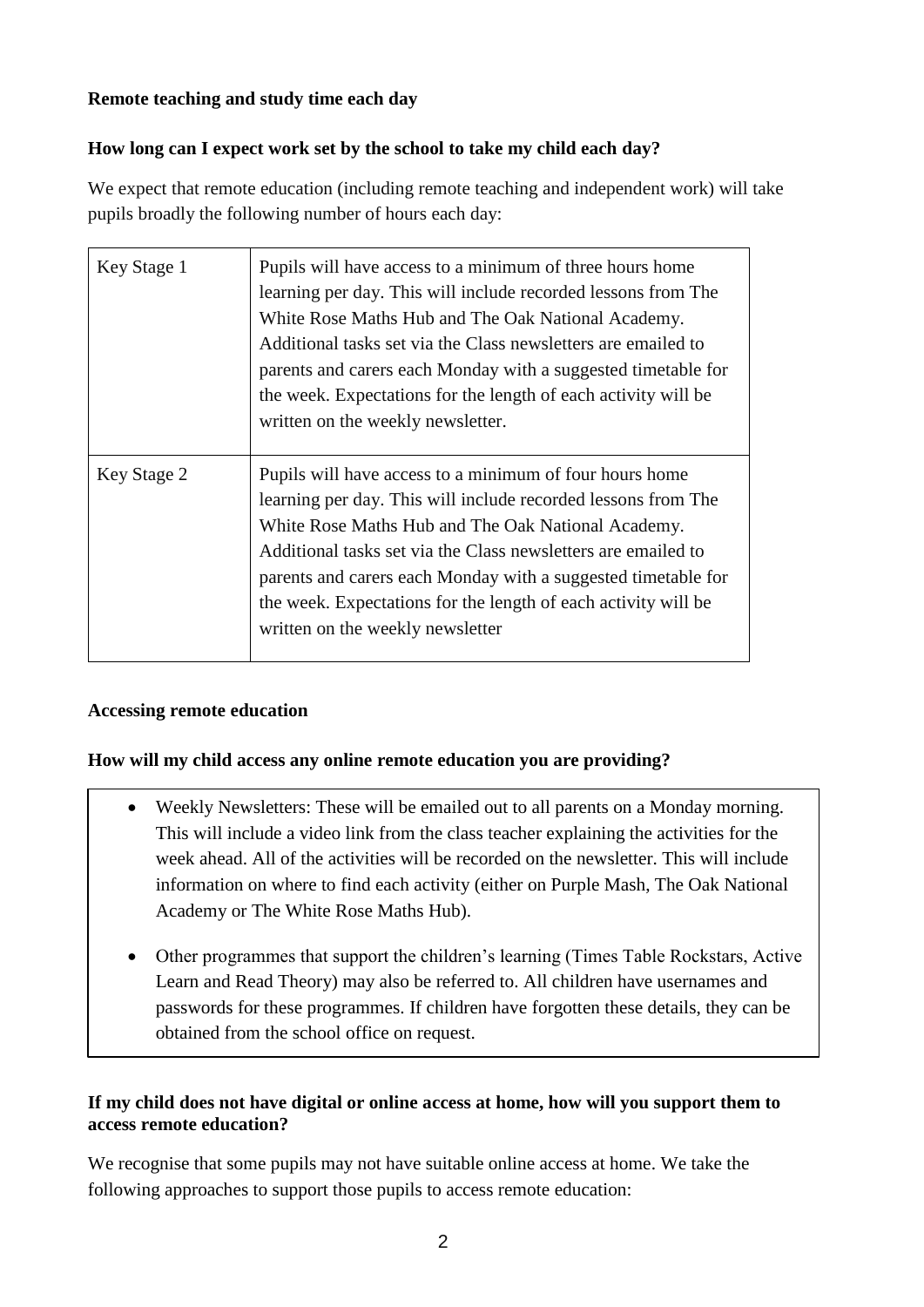- If you experience problems with access to our remote education, then please do not hesitate to contact the school office. Your child's class teacher will be in touch shortly after this.
- We have a limited number of laptops which we can loan to parents for their child's use. Printed materials can be provided by the class teacher. These will need to be collected from the school office during the school day.

#### **How will my child be taught remotely?**

We use a combination of the following approaches to teach pupils remotely:

- recorded teaching through a variety of sources such as The Oak National Academy and The White Rose Maths Hub
- printed paper packs produced by teachers (e.g. worksheets)
- commercially available websites supporting the teaching of specific subjects or areas, including video clips or sequences e.g. BBC Bitesize
- Purple Mash
- educational Apps such as Times Table Rockstars, Read Theory and Active Learn.
- newsletter tasks, including a weekly worship theme with suggested activities.

#### **Engagement and feedback**

What are your expectations for my child's engagement and the support that we as parents and carers should provide at home.

We expect children to:

- Log on to Purple Mash each day
- Do their best to complete all learning tasks outlined on the weekly newsletter
- Contact the class teacher through 2email if they are unsure of what to do, or how to complete a task

We ask that parents:

- Help children to log on to Purple Mash daily and assist them with accessing online activities set via the weekly newsletter
- Monitor children's safe access to the internet
- Report any problems accessing learning to your child's class teacher
- Set routines at home to support your child's education, using the suggested timetable as a guide.
- Please ask your child about their learning and what they have enjoyed.

If your child is struggling to complete all of the work, then please contact the class teacher as soon as possible, who will provide assistance and, where necessary, prioritise the activities.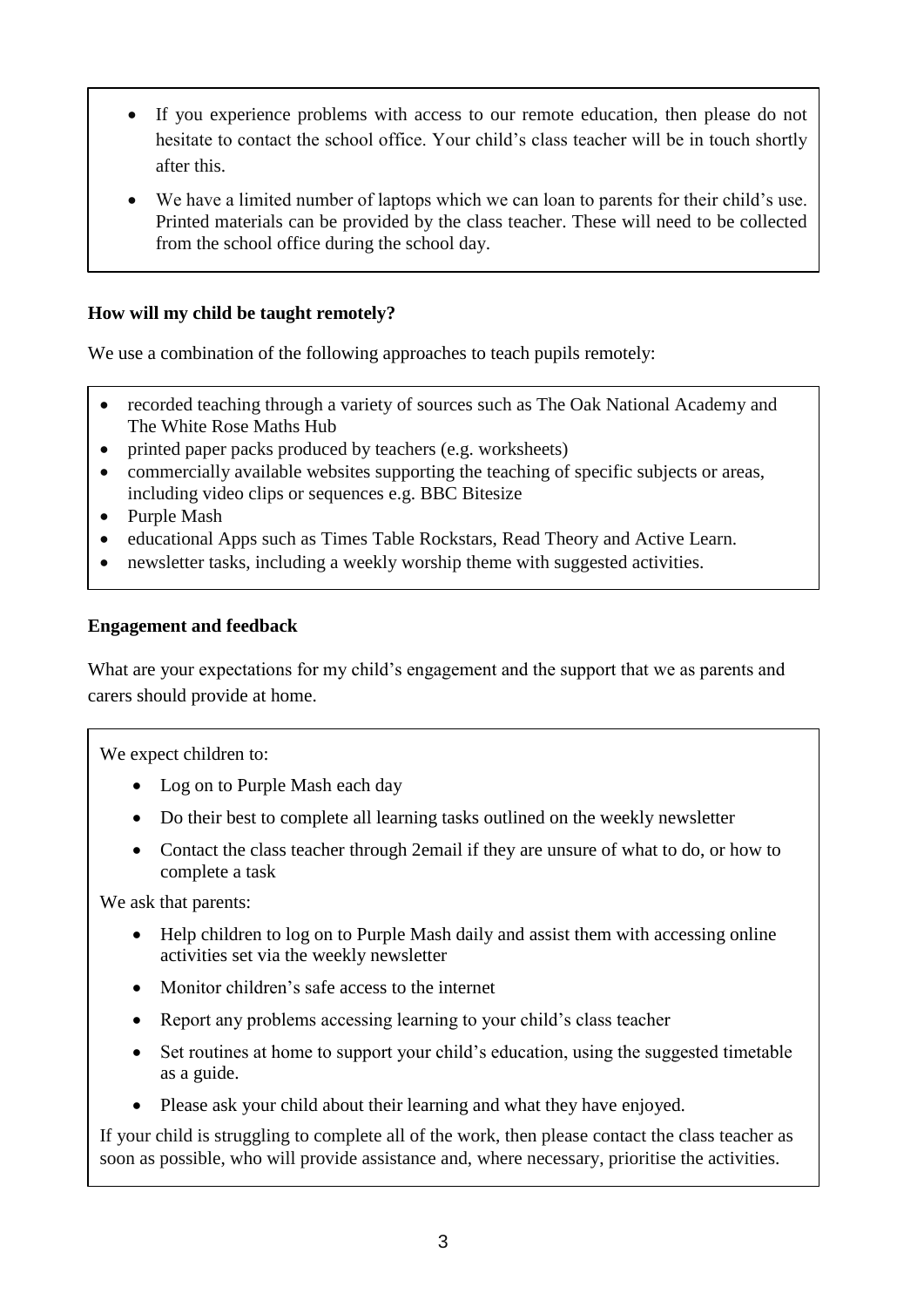#### **How will you check whether my child is engaging with their work and how will I be informed if there are concerns?**

Class teachers and teaching assistants will check on pupils' engagement with remote education every day. If the engagement of any pupil is a concern, we will contact parents via a phone call to encourage this and address any potential barriers.

#### **How will you assess my child's work and progress?**

Feedback can take many forms and may not always mean extensive written comments for individual children. For example, whole-class feedback or quizzes marked automatically via digital platforms are also valid and effective methods, amongst many others. Our approach to feeding back on pupil work is as follows:

- Teachers will aim to feedback on children's work as quickly as possible. However we ask that parents and carers are mindful of the fact that teachers are also teaching full time in school, so feedback will not be instant.
- Teachers will give a positive comment towards all work submitted. This may be a general positive comment relating to multiple pieces of work. Constructive feedback (relating to what a child needs to do to improve) may be given where the teacher deems necessary.
- Feedback will be sent through whichever form the work was submitted, either on Purple Mash or via the class email system.

## Additional support for pupils with particular needs

#### How will you work with me to help my child who needs additional support from adults at **home to access remote education?** ome to access remote culturion.

We recognise that some pupils, for example some pupils with special educational needs and disabilities (SEND), may not be able to access remote education without support from adults at home. We acknowledge the difficulties this may place on families, and we will work with parents and carers to support those pupils in the following ways: